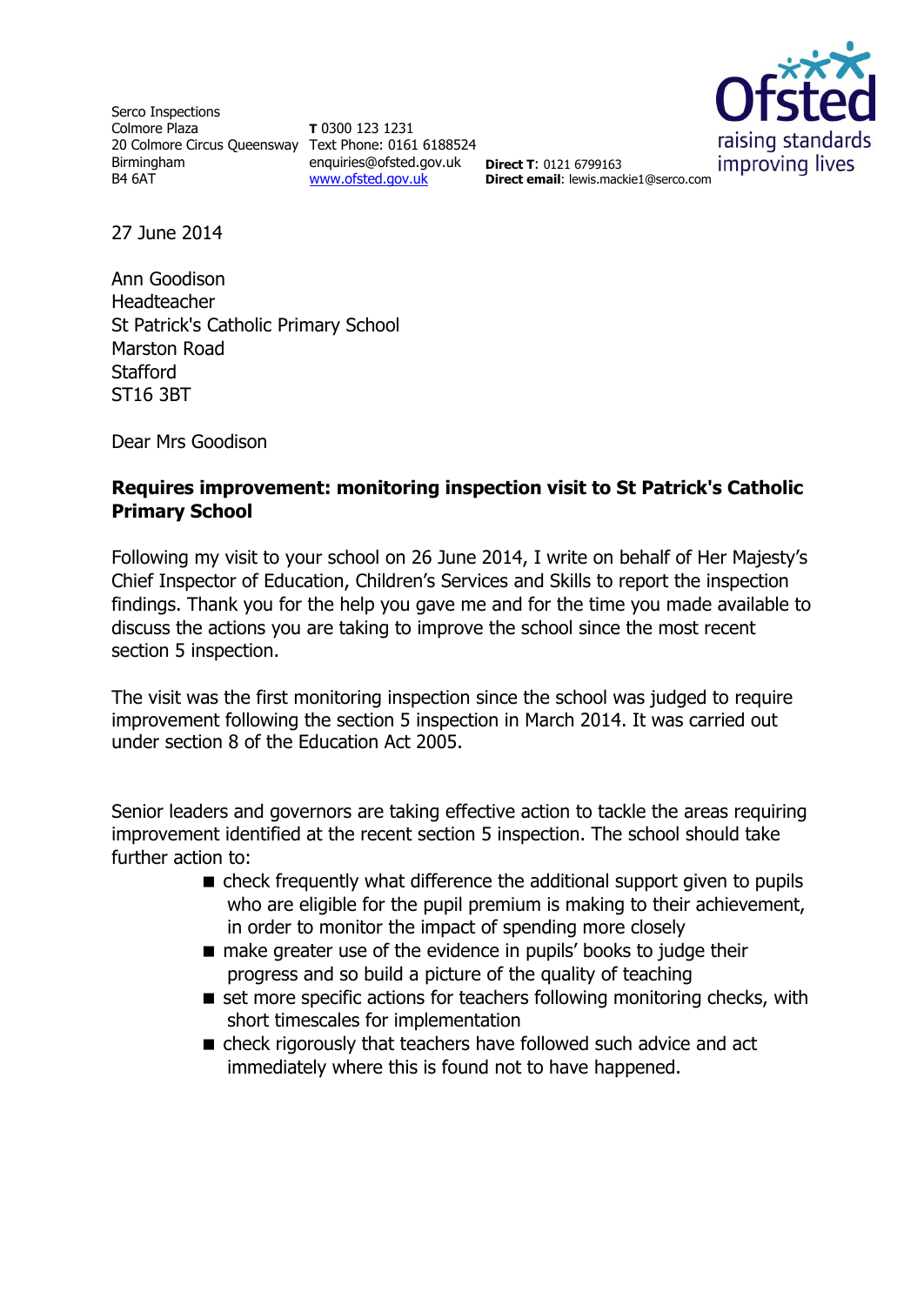

## **Evidence**

During the inspection, meetings were held with the headteacher and deputy headteacher, four members of the governing body including the chair and a representative of the local authority to discuss the action taken since the last inspection. The school improvement plan was evaluated. A number of documents was examined, including the outcomes of monitoring activities, minutes of meetings, and the school's latest achievement information. Short visits were made to classrooms to talk to pupils and to look at the work in their books.

# **Context**

Since the previous inspection, one teacher has joined the school. An assistant headteacher has been appointed and is due to take up her post in September. You have revised roles and responsibilities for senior staff to ensure key functions are covered more securely.

## **Main findings**

You, your deputy headteacher and the governing body have responded decisively to the findings of the recent inspection. You wasted no time in amending your action plan and have ensured all staff and governors are aware of what needs to be done. The action plan shows clearly what actions you will take to address all the areas requiring improvement. It includes helpful measures and reference to a range of means by which you and governors will track progress. The plan does not always show who will carry out each of these monitoring activities, or when they will happen. As a result, lines of accountability are not always clear. On the whole, the timeframes you have set out for actions are sensible. Some are not sharp enough for you to check frequently whether improvement is rapid and sustained.

Your records show you have made frequent checks on the quality of teaching by visiting lessons, looking at pupils' books and looking at patterns of achievement for different groups of pupils, particularly for boys and for pupils supported by additional funding. This is beginning to indicate strengths and weaknesses for individual teachers in different aspects of teaching. You give teachers helpful suggestions from your findings. Some teachers say this is helping them to improve. You do not make sufficient use of the whole range of this information to build a complete picture of the quality of teaching. For example, visits to lessons show that all teachers have the necessary skills to teach well. Pupils' literacy and religious education books show that some teachers do not use these skills in every lesson. As a result, pupils in some classes are not taught well enough to ensure they make good progress.

You have revised the policy for rewarding good behaviour and tackling any that is not acceptable. Your records and observations during this inspection confirm this is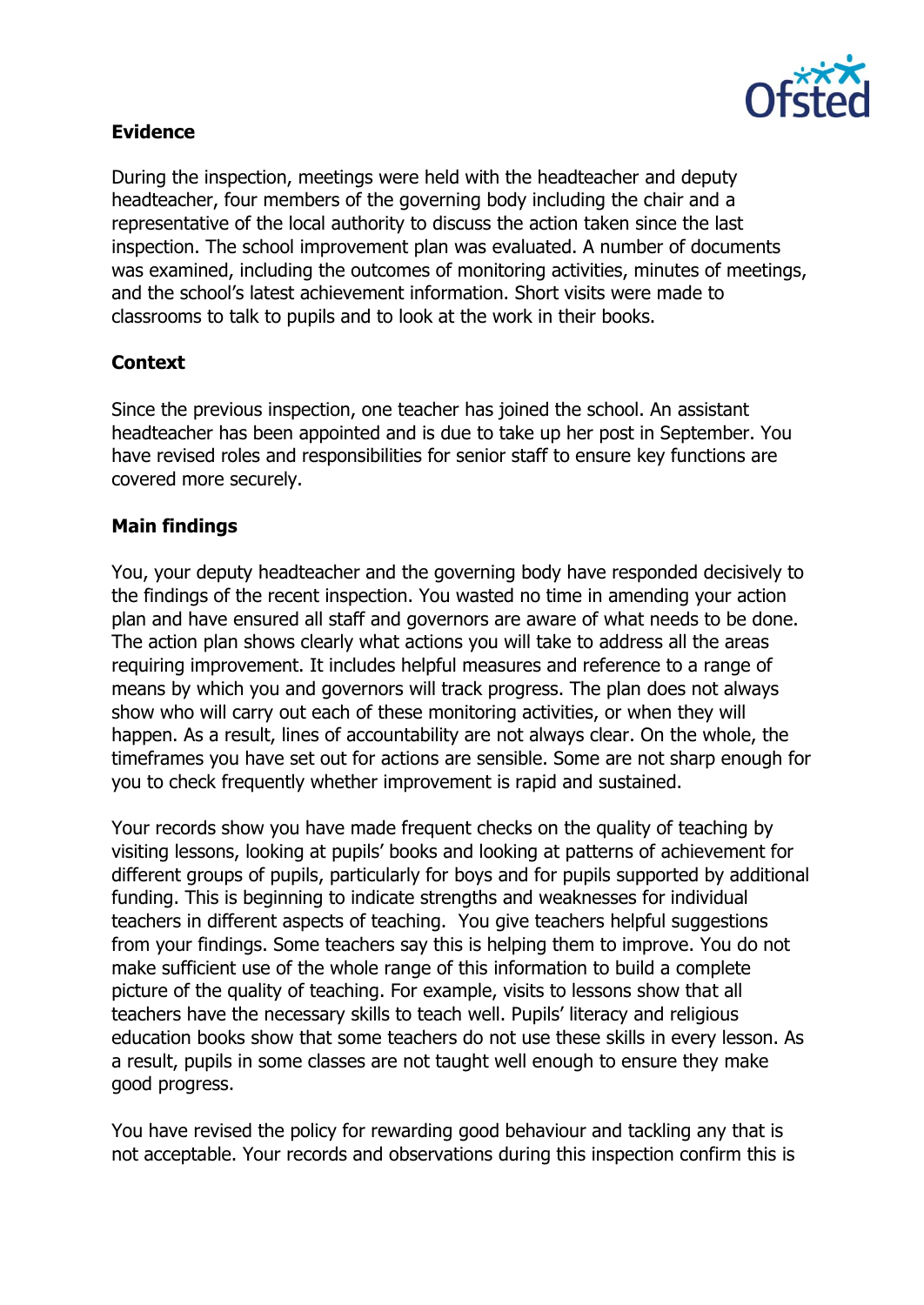

having a positive impact. Fewer reminders are needed for pupils to concentrate in lessons. Most work well, without distraction.

The deputy headteacher, in her role as subject leader for English, has successfully raised the profile of writing. Pupils are now more motivated to write and most feel more confident to do so. You and your deputy headteacher have made clear that you expect teachers to insist that pupils present work neatly and use correct spelling and punctuation in their writing. You have also agreed with teachers, through a new policy on marking, how you expect them to give guidance to pupils on how to improve their work. The policy also makes it clear that teachers should ensure pupils routinely act upon this advice. This has led to some improvements in marking. Some teachers now use the agreed approaches effectively to challenge and support pupils to make rapid progress in writing. In these classes, gaps between the standards for different groups of pupils have closed. Some teachers regularly give pupils suggestions for improvement, but do not ensure pupils have acted upon the advice. Therefore pupils do not always make the expected improvement. In some books, the guidance given to pupils is too general, so it does not help the pupil to correct mistakes or improve essential skills. Sometimes teachers' written comments do not require the pupil to make any improvement in the piece of work completed. Your records and pupils' books also show that not all teachers follow the agreed basic procedures for marking work.

External reviews of governance and of how the school is using its pupil premium funding to improve the achievement of eligible pupils were recommended at the previous inspection. This process has begun and is scheduled to be completed by the end of this term. The governing body has used this opportunity to improve its structure to ensure it can carry out its responsibilities more effectively. Governors are now better informed about the use and intended impact of pupil premium funding. Leaders ensure governors receive relevant information on the achievement of eligible pupils, gathered through teachers' assessments. However, leaders do not track the progress pupils make through additional small group work or individual support programmes. A substantial proportion of the additional funding is used for this 'intervention' work, so it is important that governors are enabled to judge whether this is a good use of the money.

Ofsted may carry out further visits and, where necessary, provide further support and challenge to the school until its next section 5 inspection. During this visit you agreed that:

- senior leaders will attend an HMI led workshop on improving the impact of subject leaders
- HMI will receive copies of you headteacher's reports to governors
- $\blacksquare$  you will send HMI an analysis of your achievement information at the end of each term.